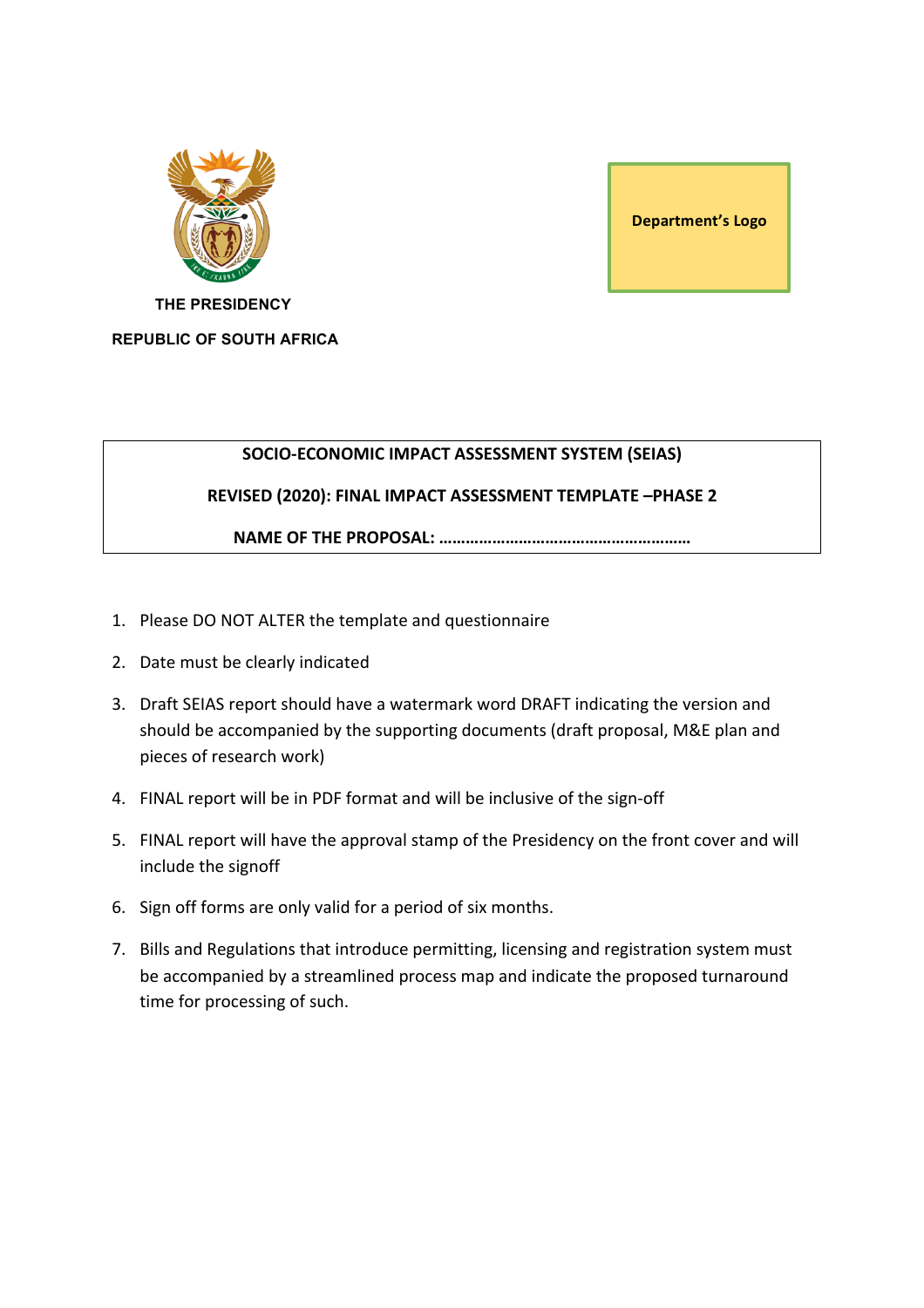# **PART ONE: ANALYSIS FOR FINAL SEIAS REPORT**

*Please keep your answers as short as possible. Do not copy directly from any other document.*

# **1. Conceptual Framework, Problem Statement, Aims and Theory of Change**

1.1. What socio-economic problem does the proposal aim to resolve?

1.2. What are the main root causes of the problem identified above?

| What socio-economic problem does<br>the proposal aim to resolve | What are the main roots or causes of the<br>problem |
|-----------------------------------------------------------------|-----------------------------------------------------|
|                                                                 |                                                     |
|                                                                 |                                                     |
|                                                                 |                                                     |

- 1.3. Summarise the **aims** of the proposal and **how** it will address the problem in no more than five sentences.
- 1.4. How is this proposal contributing to the following national priorities?

|    | <b>National Priority</b>                                                     | Impact |
|----|------------------------------------------------------------------------------|--------|
|    | 1. Economic transformation and job<br>creation                               |        |
|    | 2. Education, skills and health                                              |        |
| 3. | Consolidating the social wage through<br>reliable and quality basic services |        |
| 4. | Spatial integration, human settlements<br>and local government               |        |
| 5. | Social cohesion and safe communities                                         |        |
| 6. | Building a capable, ethical and<br>developmental state                       |        |
|    | 7. A better Africa and world.                                                |        |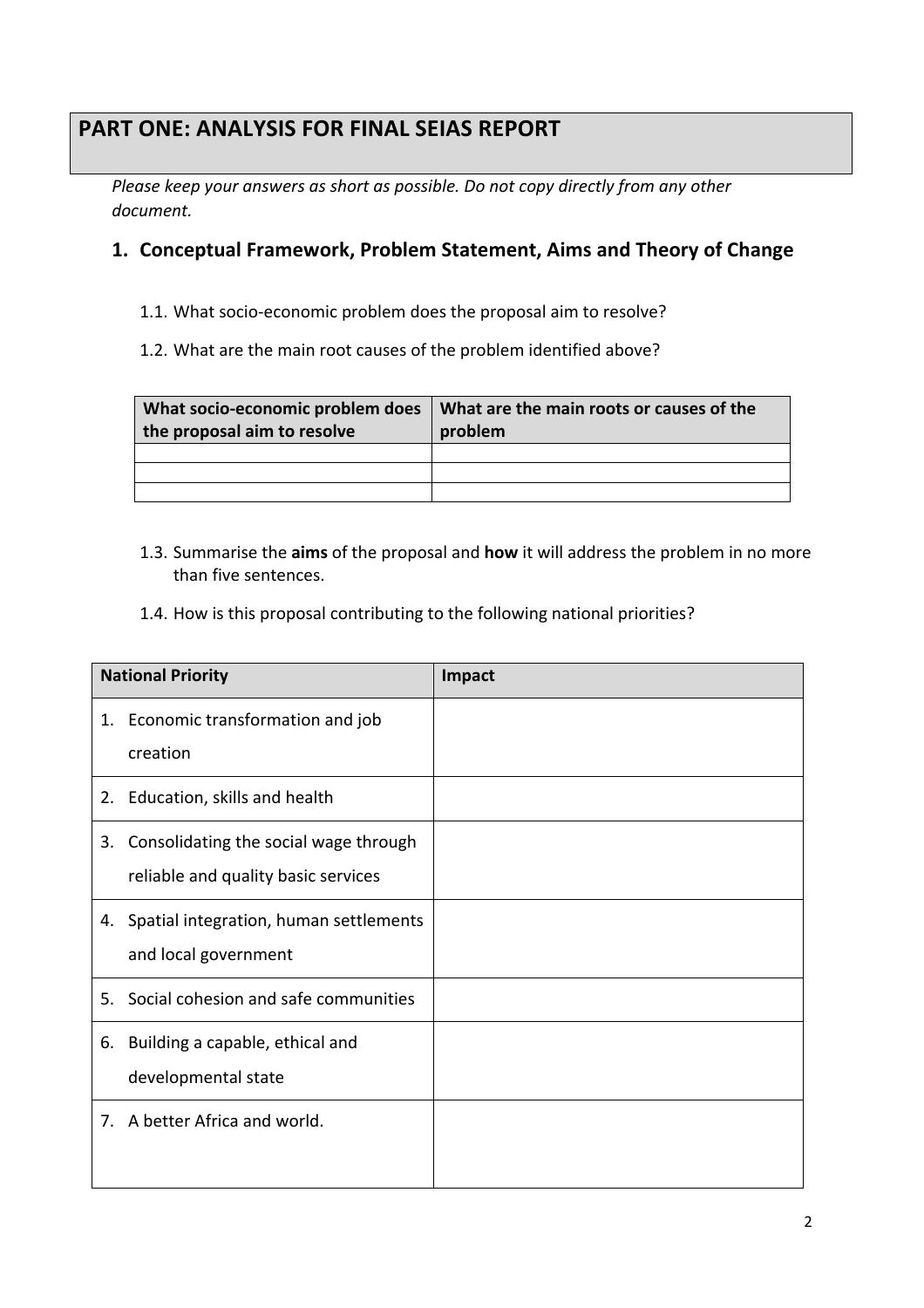1.5. Please describe how the problem identified could be addressed if this proposal is not adopted. At least one of the options should involve no legal or policy changes, but rather rely on changes in existing programmes or resource allocation.

| Option 1. |  |
|-----------|--|
|           |  |
|           |  |
| Option 2. |  |
|           |  |
|           |  |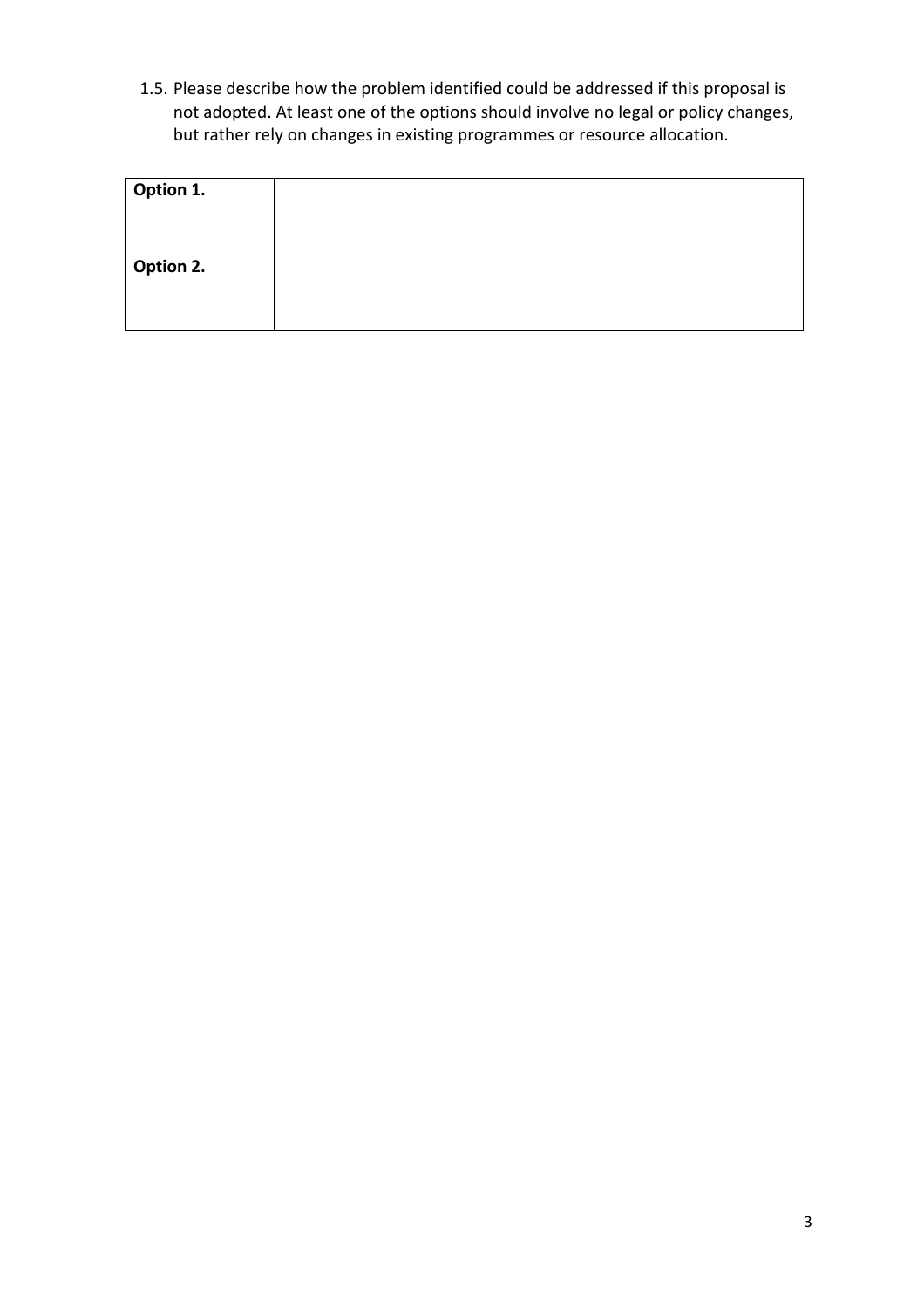- 2. Policy/Legislative alignment with other departments, behaviours, **consultations with stakeholders, social/economic groups affected,**  assessment of costs and benefits and monitoring and evaluation.
	- 2.1. Are other government laws or regulations linked to this proposal? If so, who are the custodian departments? Add more rows if required.

| Government<br>legislative<br>prescripts | Custodian<br><b>Department</b> | <b>Areas of Linkages</b> | <b>Areas of contradiction</b><br>and how will the<br>contradictions be<br>resolved |
|-----------------------------------------|--------------------------------|--------------------------|------------------------------------------------------------------------------------|
|                                         |                                |                          |                                                                                    |
|                                         |                                |                          |                                                                                    |
|                                         |                                |                          |                                                                                    |

- 2.2. Proposals inevitably seek to change behaviour in order to achieve a desired outcome. Describe (a) the behaviour that must be changed, and (b) the main mechanisms to bring about those changes. These mechanisms may include modifications in decision-making systems; changes in procedures; educational work; sanctions; and/or incentives.
	- a) What and whose behaviour does the proposal seek to change? How does the behaviour contribute to the socio-economic problem addressed?
	- b) How does the proposal aim to bring about the desired behavioural change?
- 2.3. Consultations
	- a) Who has been consulted inside of government and outside of it? Please identify major functional groups (e.g. business; labour; specific government departments or provinces; etc.); you can provide a list of individual entities and individuals as an annexure if you want.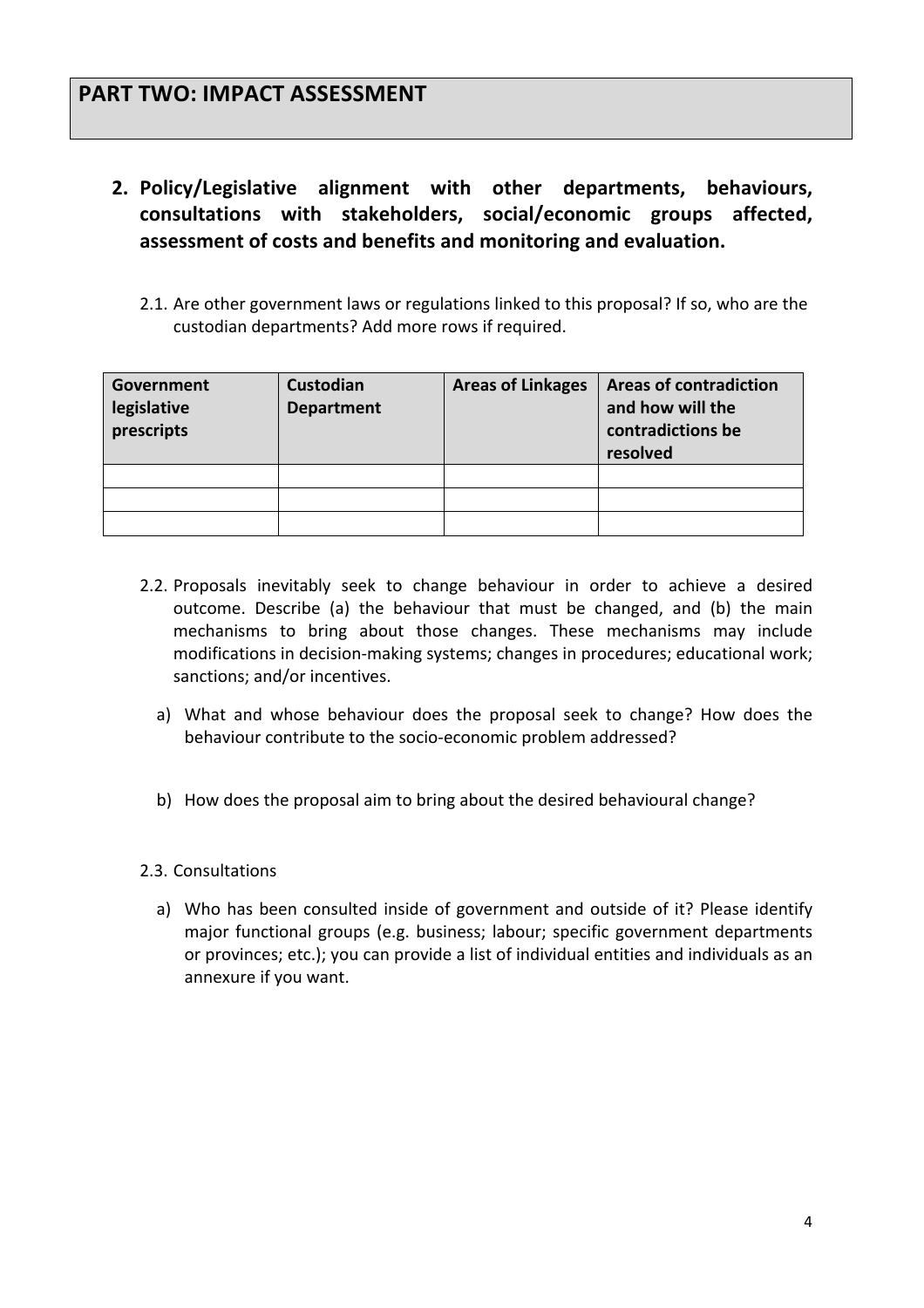#### **Consulted Government Departments, Agencies and Other Organs of State**

| Department's | What do they see        | Do they    | What       | <b>Have these</b> |
|--------------|-------------------------|------------|------------|-------------------|
| name         | as main benefits,       | support or | amendments | amendments        |
|              | Implementation/         | oppose the | do they    | been              |
|              | <b>Compliance costs</b> | proposal?  | propose?   | incorporated in   |
|              | and risks?              |            |            | your proposal?    |
|              |                         |            |            | If yes, under     |
|              |                         |            |            | which section?    |
|              |                         |            |            |                   |
|              |                         |            |            |                   |

#### **Consulted stakeholders outside government**

| Name of<br><b>Stakeholder</b> | What do they see as<br>main benefits,<br>Implementation/<br><b>Compliance costs and</b><br>risks? | Do they support<br>or oppose the<br>proposal? | What amendments<br>do they propose? | Have these<br>amendments been<br>incorporated in<br>your proposal? |
|-------------------------------|---------------------------------------------------------------------------------------------------|-----------------------------------------------|-------------------------------------|--------------------------------------------------------------------|
|                               |                                                                                                   |                                               |                                     |                                                                    |
|                               |                                                                                                   |                                               |                                     |                                                                    |

- b) Summarise and evaluate the main disagreements about the proposal arising out of discussions with stakeholders and experts inside and outside of government. Do not give details on each input, but rather group them into key points, indicating the main areas of contestation and the strength of support or opposition for each position
- 2.4. Describe the groups that will benefit from the proposal, and the groups that will face a cost. These groups could be described by their role in the economy or in society. Note: NO law or regulation will benefit everyone equally so do not claim that it will. Rather indicate which groups will be expected to bear some cost as well as which will benefit. Please be as precise as possible in identifying who will win and who will lose from your proposal. Think of the vulnerable groups (disabled, youth women, SMME), but not limited to other groups.

| List of beneficiaries (groups that will | How will they benefit? |
|-----------------------------------------|------------------------|
|-----------------------------------------|------------------------|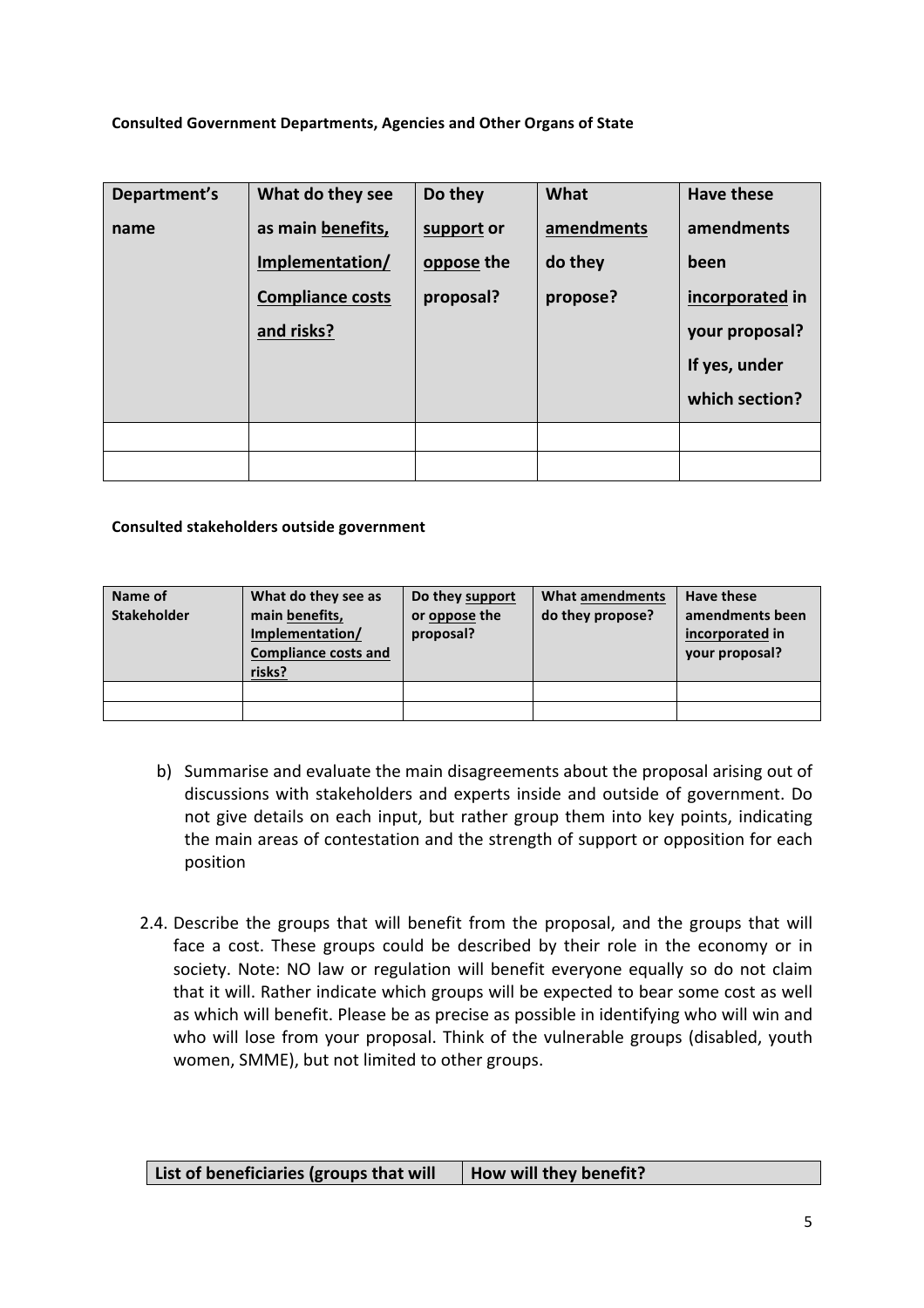| benefit) |  |
|----------|--|
|          |  |
|          |  |

| List of cost bearers (groups that will<br>bear the cost) | How will they incur / bear the cost |
|----------------------------------------------------------|-------------------------------------|
|                                                          |                                     |
|                                                          |                                     |

2.5. Describe the costs and benefits of implementing the proposal to each of the groups identified above, using the following chart. Please do not leave out any of the groups mentioned, but you may add more groups if desirable. Quantify the costs and benefits as far as possible and appropriate. Add more lines to the chart if required. 

*Note: "Implementation costs" refer to the burden of setting up new systems or other actions* to comply with new legal requirements, for instance new registration or reporting *requirements or by initiating changed behaviour.* "Compliance costs" refers to on-going costs *that may arise thereafter, for instance providing annual reports or other administrative* actions. The costs and benefits from achieving the desired outcomes relate to whether the particular group is expected to gain or lose from the solution of the problem.

*For instance, when the UIF was extended to domestic workers:* 

- The implementation costs were that employers and the UIF had to set up new systems to *register domestic workers.*
- The compliance costs were that employers had to pay regularly through the defined systems, and the UIF had to register the payments.
- To understand the inherent costs requires understanding the problem being resolved. In the case of UIF for domestic workers, the main problem is that retrenchment by *employers imposes costs on domestic workers and their families and on the state. The costs and benefits from the desired outcome are therefore: (a) domestic workers benefit from payments if they are retrenched, but pay part of the cost through levies; (b) employers pay for levies but benefit from greater social cohesion and reduced resistance to* retrenchment since workers have a cushion; and (c) the state benefits because it does not have to pay itself for a safety net for retrenched workers and their families.

| Group | Implementation | Compliance | <b>Costs/benefits from</b> | <b>Comments</b> |
|-------|----------------|------------|----------------------------|-----------------|
|       | costs          | costs      | achieving desired          |                 |
|       |                |            | outcome                    |                 |
|       |                |            |                            |                 |
|       |                |            |                            |                 |
|       |                |            |                            |                 |
|       |                |            |                            |                 |
|       |                |            |                            |                 |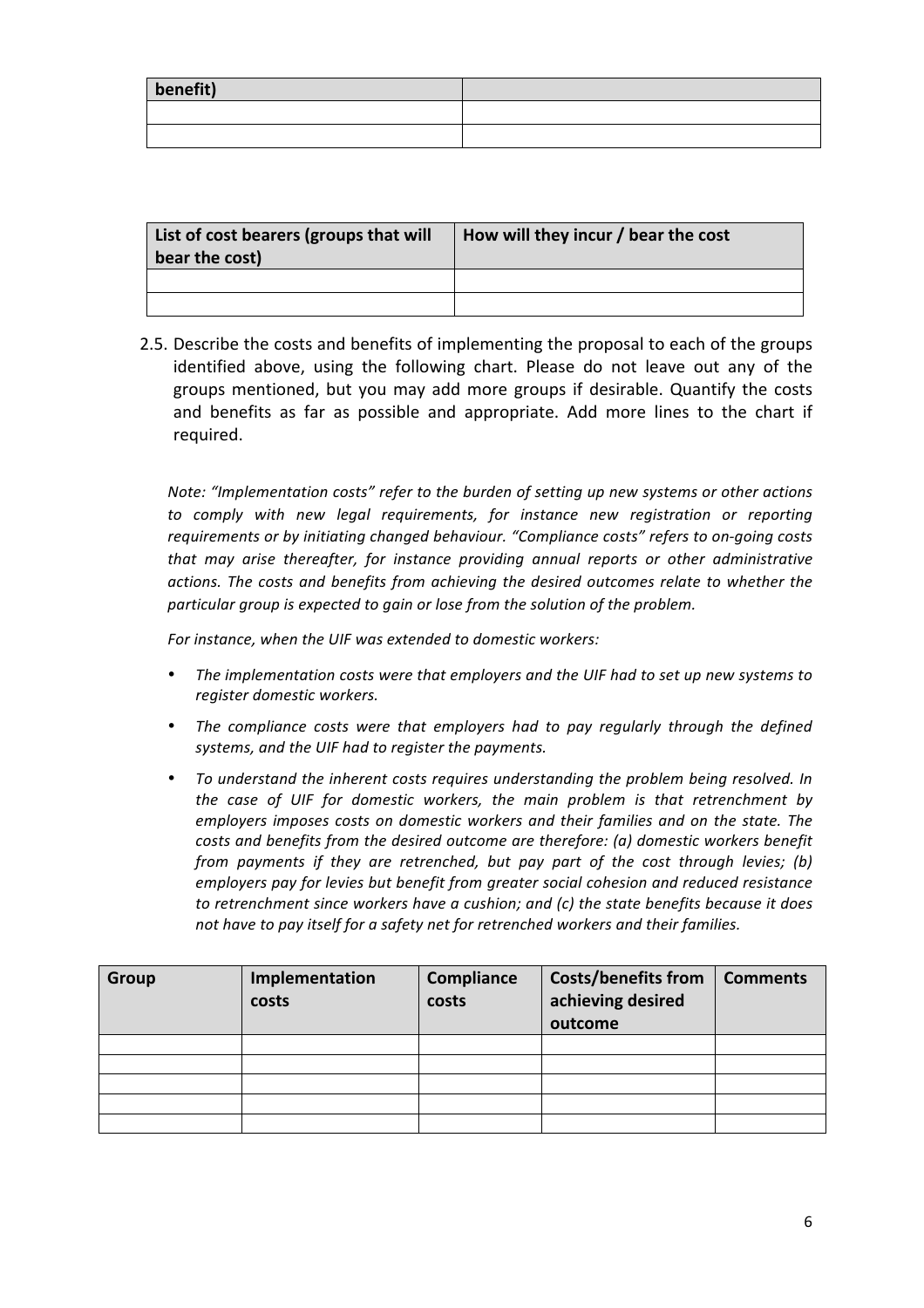- 2.6 Cost to government: Describe changes that the proposal will require and identify where the affected agencies will need additional resources
	- a) Budgets, has it been included in the relevant Medium Term Expenditure Framework (MTEF) and
	- b) Staffing and organisation in the government agencies that have to implement it (including the courts and police, where relevant). Has it been included in the relevant Human Resource Plan (HRP)

Note: You MUST provide some estimate of the immediate fiscal and personnel implications of the proposal, although you can note where it might be offset by reduced costs in other areas or absorbed by existing budgets. It is assumed that existing staff are fully employed and cannot simply absorb extra work without relinquishing other tasks.

2.7 Describe how the proposal minimises implementation and compliance costs for the affected groups both inside and outside of government.

## For groups outside of government (add more lines if required)

| <b>Group</b> | <b>Nature of cost (from</b> | What has been done to minimise the |
|--------------|-----------------------------|------------------------------------|
|              | question 2.6)               | cost?                              |
|              |                             |                                    |
|              |                             |                                    |
|              |                             |                                    |

#### For government agencies and institutions:

| Agency/institution   Nature of cost (from<br>question 2.6) | What has been done to minimise the<br>cost? |
|------------------------------------------------------------|---------------------------------------------|
|                                                            |                                             |
|                                                            |                                             |
|                                                            |                                             |
|                                                            |                                             |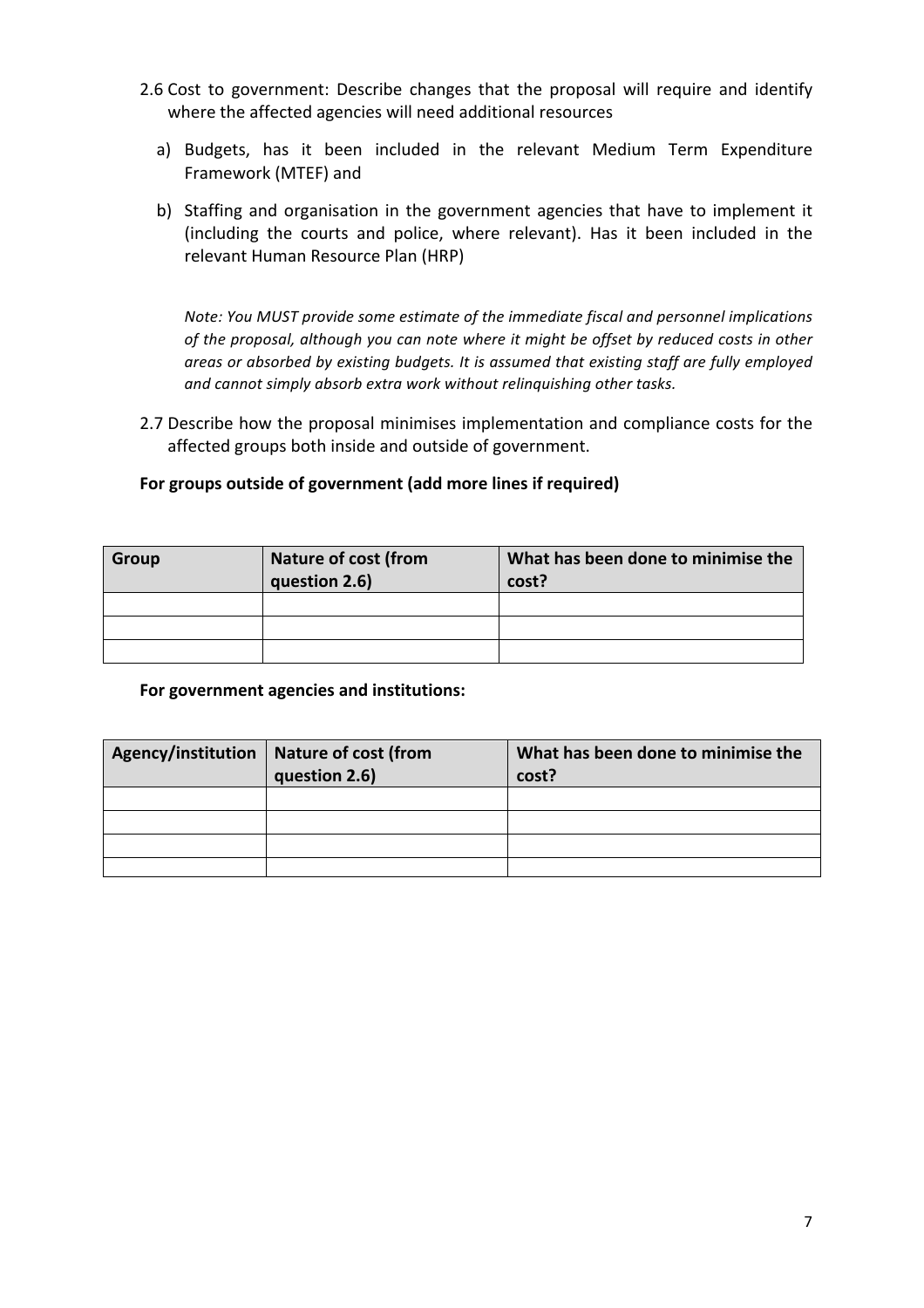- 2.8 Managing Risk and Potential Dispute
	- *a*) Describe the main risks to the achievement of the desired outcomes of the proposal and/or to national aims that could arise from implementation of the proposal. Add more lines if required.

*Note:* It is inevitable that change will always come with risks. Risks may arise from (a) unanticipated costs; (b) opposition from stakeholders; and/or (c) ineffective *implementation co-ordination between state agencies. Please consider each area of risk to identify potential challenges.* 

b) Describe measures taken to manage the identified risks. Add more rows if necessary. 

*Mitigation measures means interventions designed to reduce the likelihood that* the risk actually takes place.

| <b>Identified risk</b> | <b>Mitigation measures</b> |
|------------------------|----------------------------|
|                        |                            |
|                        |                            |
|                        |                            |
|                        |                            |
|                        |                            |
|                        |                            |

c) What kinds of dispute might arise in the course of implementing the proposal, whether (a) between government departments and government agencies/parastatals, (b) between government agencies/parastatals and non-state actors, or (c) between non-state actors? Please provide as complete a list as possible. What dispute-resolution mechanisms are expected to resolve the disputes? Please include all of the possible areas of dispute identified above. Add more lines if required.

*Note: Disputes arising from regulations and legislation represent a risk to both government and non-state actors in terms of delays, capacity requirements and expenses.* It is therefore important to anticipate the nature of disputes and, where possible, identify fast and low-cost mechanisms to address them.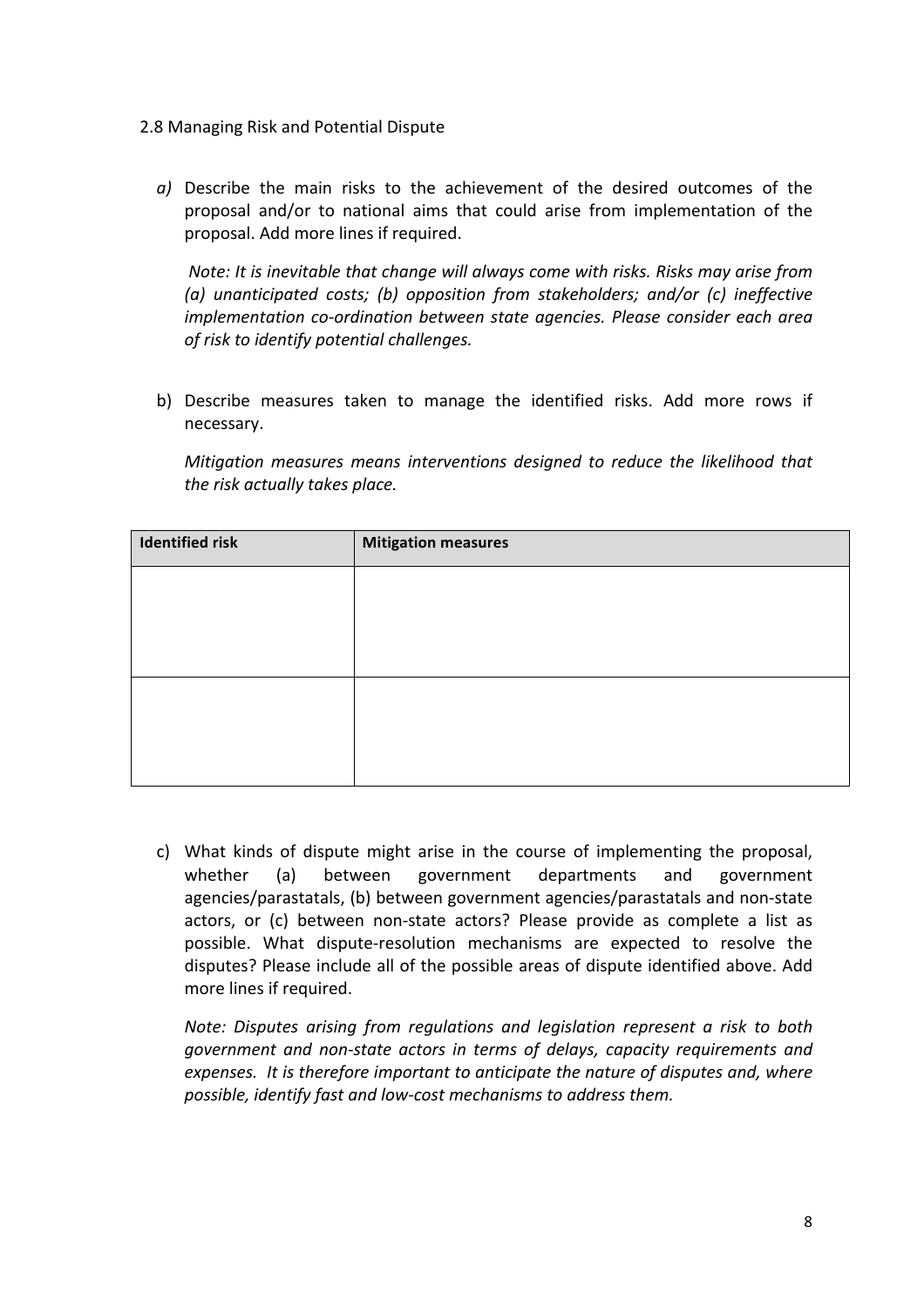| <b>Nature of possible</b><br>dispute (from sub-section<br>above) | <b>Stakeholders</b><br>involved | <b>Proposed Dispute-resolution</b><br>mechanism |
|------------------------------------------------------------------|---------------------------------|-------------------------------------------------|
|                                                                  |                                 |                                                 |
|                                                                  |                                 |                                                 |
|                                                                  |                                 |                                                 |
|                                                                  |                                 |                                                 |

### 2.9 Monitoring and Evaluation

*Note:* Sound implementation of policy and legislation is due to seamless monitoring and evaluation integration during the policy development phase. Policies and legislation that are proficiently written yet unable to report on implementation outcomes are often a *result of the absence of an M&E framework at the policy and legislative planning phase.* It is therefore *imperative* to state what guides your policy or legislation implementation *monitoring.*

2.9.1 Develop a detailed Monitoring and Evaluation Plan, in collaboration with your departmental M&E unit which should include among others the following:

2.9.1.1 Provide clear and measurable policy or legislative objectives

- 2.9.1.2 Provide a Theory of Change clearly describing the following components:
	- Impact: the organisational, community, social and systemic changes that result from the policy or legislation;
	- Outcomes: the specific changes in participants (i.e. beneficiaries) behaviour, knowledge, skills, status and capacity;
	- Outputs: the amount, type of degree of service(s) the policy or legislation provides to its beneficiaries;
	- Activities: the identified actions to be implemented
	- Input: departmental resources used in order to achieve policy or legislative goals i.e. personnel, time, funds, etc.
	- External conditions: the current environment in which there's an aspiration to achieve impact. This includes the factors beyond control of the policy or legislation (economic, political, social, cultural, etc.) that will influence results and outcomes.
	- Assumptions: the facts, state of affairs and situations that are assumed and will be necessary considerations in achieving success
- 2.9.1.3 Provide a comprehensive Logical Framework (LogFrame) aligned to the policy or legislative objectives and the Theory of Change. The LogFrame should contain the following components:
	- Results (Impact, Outcomes and Output)
	- Activities and Input
	- Indicators (A measure designed to assess the performance of an intervention. It is a quantitative or qualitative factor or variable that provides a simple and reliable means to measure achievement, to reflect the changes connected to an intervention, or to help assess the performance of a development actor)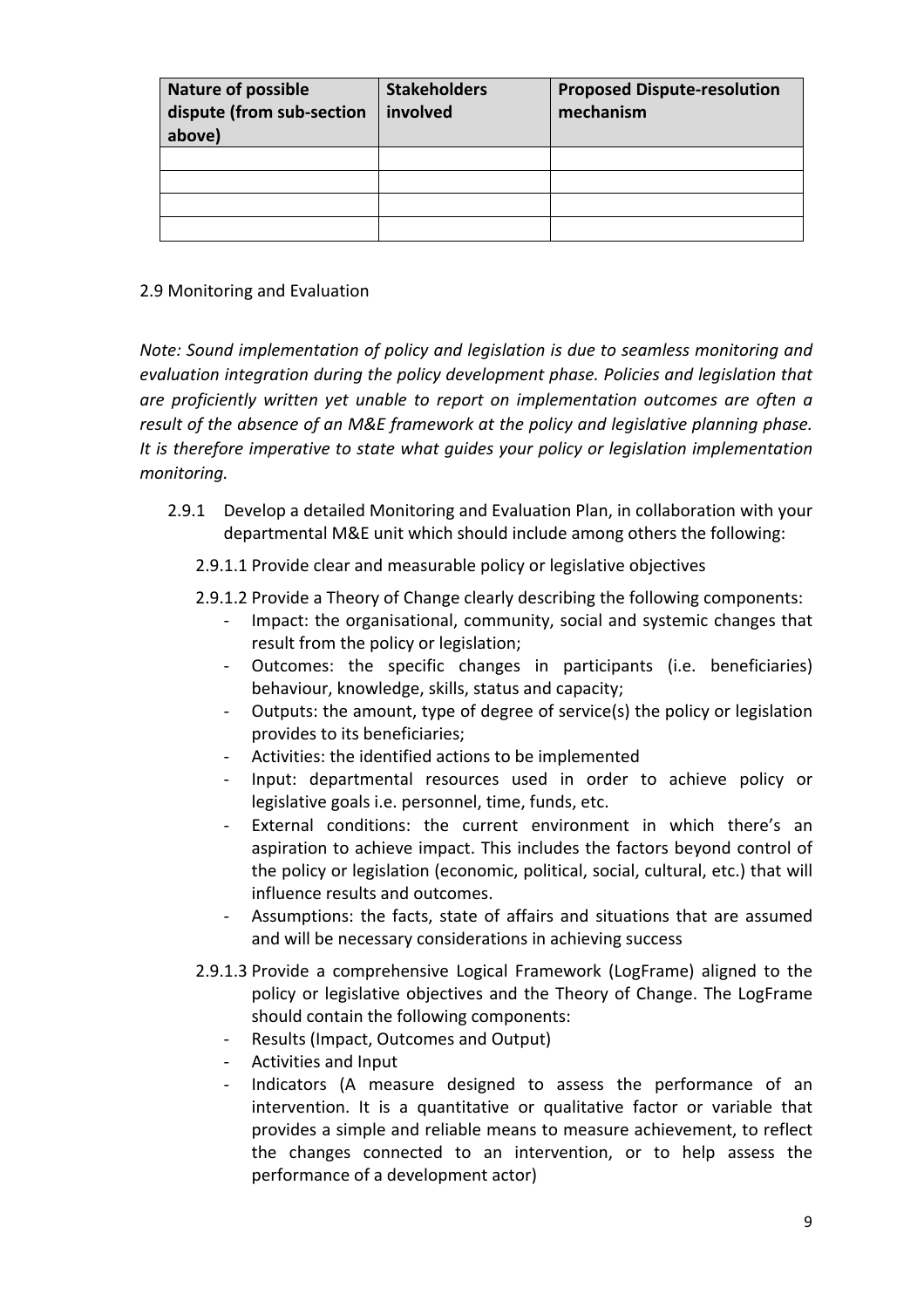- Baseline (the situation before the policy or legislation is implemented)
- Targets (a specified objective that indicates the number, timing and location of that which is to be realised)
- 2.9.1.4 Provide an overview of the planned Evaluation, briefly describing the following:
	- Timeframe: when it the evaluation be conducted
	- Type: What type of evaluation is planned (formative, implementation or summative)  $-$  the selection of evaluation type is informed by the policy owners objective (what it is you want to know about your policy or legislation.
- 2.9.1.5 Provide a straightforward Communication Plan (Note: a common assumption is that the target group will be aware of, and understand how to comply with a policy or legislation come implementation. However, increases in the complexity and volume of new or amendment policy or legislation render this assumption false. Hence, the need for a communication plan to guide information and awareness campaigns to ensure that all stakeholders (including beneficiaries) are informed.
- 2.10 Please identify areas where additional research would improve understanding of then costs, benefit and/or of the legislation.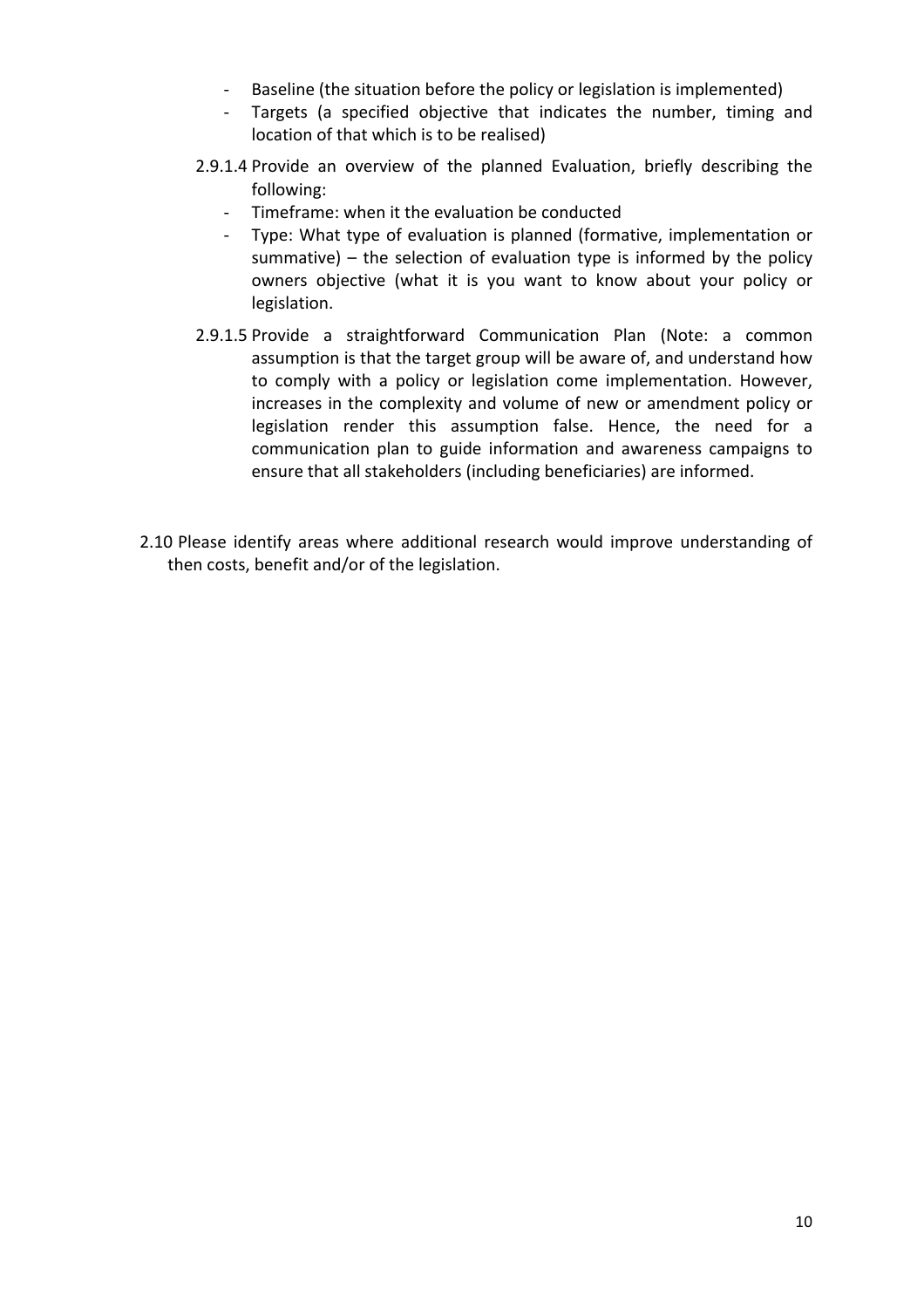# **PART THREE: SUMMARY AND CONCLUSIONS**

- 1. Briefly summarise the proposal in terms of (a) the problem being addressed and its main causes and (b) the measures proposed to resolve the problem.
- 2. Identify the social groups that would benefit and those that would bear a cost, and describe how they would be affected. Add rows if required.

| <b>Groups</b>        | How they would be affected |
|----------------------|----------------------------|
| <b>Beneficiaries</b> |                            |
| 1.                   |                            |
| 2.                   |                            |
| 3.                   |                            |
| <b>Cost bearers</b>  |                            |
| 1.                   |                            |
| 2.                   |                            |
| 3.                   |                            |

- 3. What are the main risks from the proposal in terms of (a) undesired costs, (b) opposition by specified social groups, and (b) inadequate coordination between state agencies?
- 4. Summarise the cost to government in terms of (a) budgetary outlays and (b) institutional capacity.
- 5. Given the assessment of the costs, benefits and risks in the proposal, why should it be adopted?
- 6. Please provide two other options for resolving the problems identified if this proposal were not adopted.